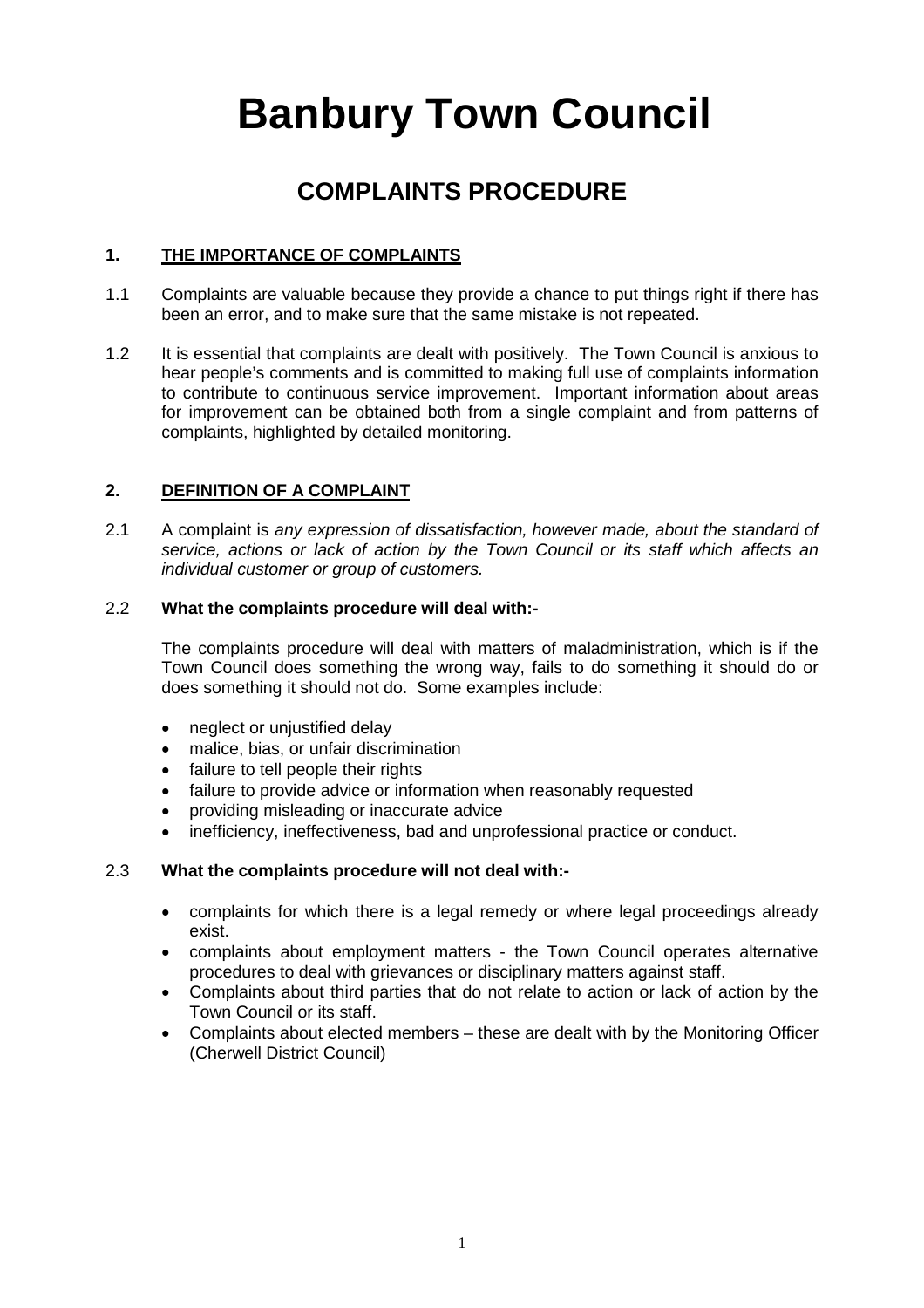# **3. EQUAL OPPORTUNITIES**

- 3.1 The Town Council is committed to equal opportunities. Complaints feedback will be used to highlight discriminatory practices, and to promote equality of opportunity.
- 3.2 Complaints by members of the public of discrimination and/or harassment against the Town Council will be dealt with through the complaints procedure unless it is a complaint that should be dealt with through a statutory procedure.

# **4. COMPLAINTS OFFICER**

- 4.1 The Complaints Officer for the Town Council is the Town Clerk. His main duties are:
	- (i) The day to day operation and management of the procedure, including providing a reference point for staff queries on informal complaints.
	- (ii) To oversee, and undertake where necessary, the investigation of formal complaints at the first stage, within the relevant time scales.
	- (iii) To maintain a record of all complaints received including details of the nature of the complaint, action taken, outcome, and time taken to resolve.
	- (iv) To identify improvement points arising from any complaints.
	- (v) To identify staff training issues.

#### **5. STAGES OF THE PROCEDURE**

5.1 The stages of the procedure are designed to provide the complainant with a thorough and fair means of redress and to provide a framework for officers to work within. However there may be occasions when a complainant makes an approach in a different manner and it is important that the procedure does not in itself become a barrier to effective communication.

#### 5.2 **Everyday problems, queries and comments**

The Council receives queries, problems and comments as part of its day to day running, and they should not all be regarded as complaints. These are routine and expected and are generally resolved quickly to the customer's satisfaction.

If someone is dissatisfied with the original service or response they received and wishes to take the matter further then the issue should be recognised as a complaint.

#### 5.3 **Informal Complaint**

During the course of daily business, minor complaints are made to officers about the services we provide. These will usually be dealt with by the relevant officer as appropriate. It is not appropriate for every comment to be treated as a formal complaint. Every effort should be made to deal with these problems immediately, either by providing information, instigating the appropriate action or explaining a decision.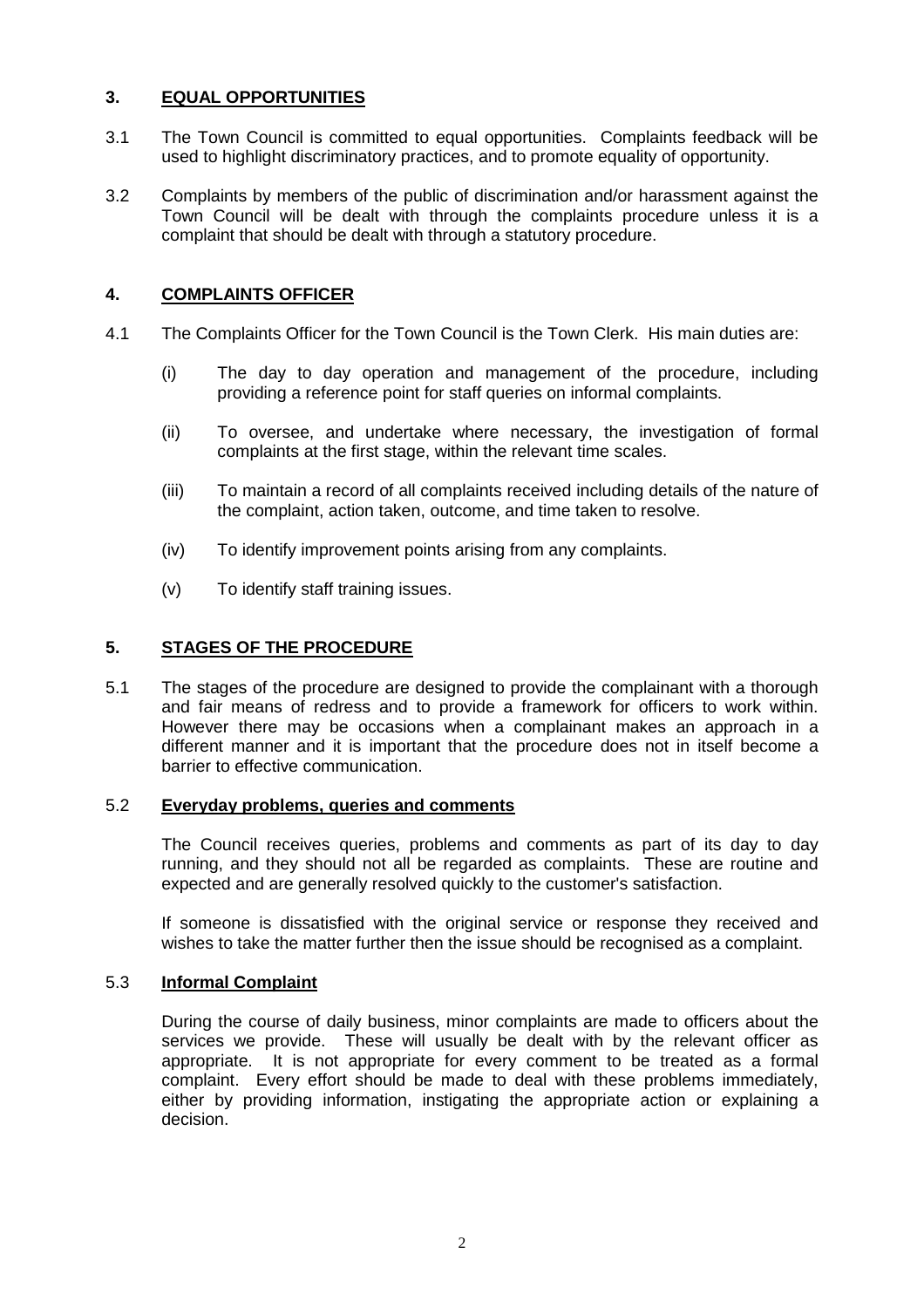# 5.4 **Formal Complaint (First Stage)**

A customer may wish to make a formal complaint directly, or may be unsatisfied with the outcome of an informal complaint and may wish to take the matter further. This will be recorded as a complaint and passed to the Town Clerk to investigate.

If the complainant remains unsatisfied with the response, they should be informed of their right to take the matter further.

#### *Timescales*

#### *Acknowledgement - by return of post*

#### *Investigation completed - 14 days*

#### *or Progress Reports Issued - 14 day intervals*

#### *Investigating Officer: Town Clerk*

#### 5.5 **Review of Investigation and Complaint (Second Stage)**

If the complainant is not satisfied with the Town Clerk's response, they should be advised of their right to have the complaint referred to the Councillors' Panel who will review the complaint.

#### *Timescales*

#### *Response by the Town Clerk - 14 days*

# *Panel (if thought necessary) - Convened within 14 days*

# *Review completed - 14 days thereafter*

# *Investigating Officer: Town Clerk*

# 5.6 **Councillors' Panel**

If the issue still remains unresolved, the complainant should be notified of his or her right to have the matter referred to a Panel consisting of the Leader of the Council (or the Deputy Leader if the complaint refers to the Leader), a nominee of the Leader of the Council (or the Deputy Leader if the complaint refers to the Leader) and a nominee of the Leader of the Opposition. There will also be a note-taker, nominated by the panel, who will not have had previous involvement in the complaint.

The outcome of all formal complaints dealt with by the panel will be reported to the Resources Committee.

#### 5.7 **Unreasonable and Vexatious Complaints**

There will be circumstances when a complainant persists in wishing to pursue a complaint when it clearly has no reasonable basis, or when the Council has already taken reasonable action in response, or where some other process, whether through the courts or some other recognised procedure, should or has been taken.